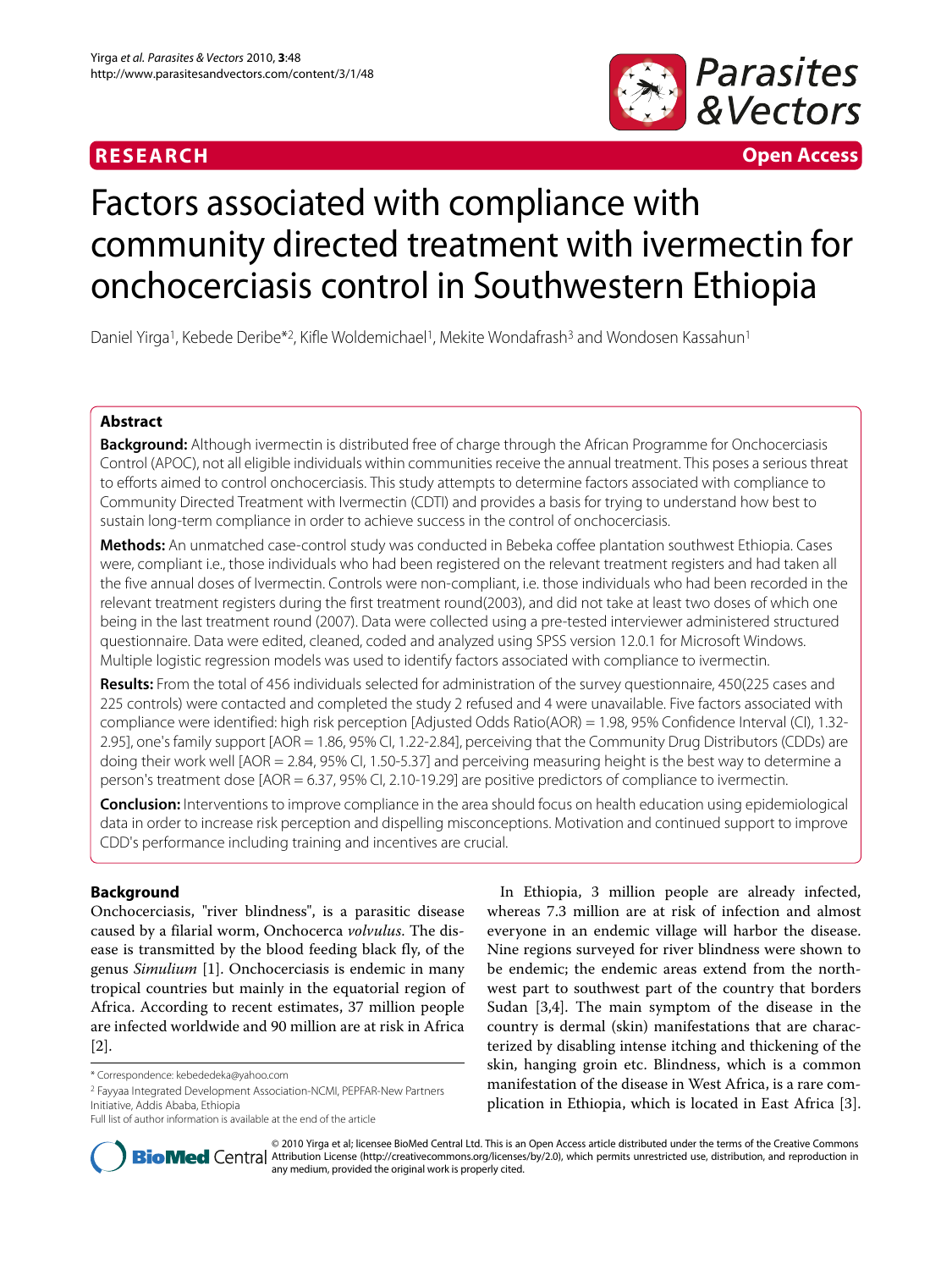The prevalence of onchocerciasis in the country ranges from 85.3% in Teppi province, southwestern Ethiopia to 6.9% in the Kuwara province of Northwest Ethiopia [\[5\]](#page-9-4).

Onchocerciasis has been targeted for control, at least as a disease of public health and socio-economic development importance, in Ethiopia along with other 19 African countries [[3\]](#page-9-2). Mass treatment of high risk communities with ivermectin is adopted in line with the African Program for Onchocerciasis Control (APOC)'s Community Directed Treatment with ivermectin (CDTI) strategy, since 1996 [[6\]](#page-9-5). CDTI is in which the community itself has the responsibility for organizing and executing treatment of its members. CDTI is based on the principle of active, structural community participation [[7](#page-9-6),[8\]](#page-9-7). The process empowers community members to make major decisions and direct the distribution of ivermectin for a sustained period of years. Examples of community decisions made with respect to mass treatment include: dates of distribution; mode of distribution (e.g. house-to-house, central place); persons who will guide distribution; and selection of the community implementers, also known as Community- Directed Distributors (CDDs). In addition to making such planning decisions, communities take responsibility for: conducting a community census, collecting drug supplies, mobilizing members during the drug distribution process, as well as recording treatments provided and coverage attained [[9\]](#page-9-8).

The drug ivermectin (trade name, Mectizan<sup>®</sup>) is a microfilaricide and a temporary microfilarial suppressant, which was approved in 1978 for mass treatment of communities exposed to onchocerciasis. Treatment has to be continued annually for at least 10 years in order to cover the life span of the adult worms, which are not killed by this drug [[10](#page-9-9)]. All members of households in the communities will be treated with ivermectin 150 mg/kg body weight in each round provided there are no contraindications. Contraindications for administration of ivermectin include being younger than 5 years or 90 centimeters in height, being pregnant or and lactation of infant less than one week of age, having serious health problem, e.g. asthma, renal or hepatic disease. Before administering the drug, community members will be informed about the disease and possible adverse reactions following therapy as well as the availability of help for any untoward reactions. They are then weighed and asked to swallow the drug on the spot [[10](#page-9-9),[11\]](#page-9-10).

To achieve the target, the treatment must continue for 15-20 years [[12\]](#page-9-11) with sustained compliance and community coverage of at least 90% [[13\]](#page-9-12). Together with coverage, compliance was found to be an important factor for the success of the program through assurance of adequate reduction (to control serious onchocerciasis and, eventually, to have a significant impact on transmission) in

transmission of the parasite and thus a good degree of protection from further infection [[4\]](#page-9-3).

In the African region, several studies showed that mass treatment with ivermectin resulted in a major reduction in transmission of onchocerciasis [[14](#page-9-13)]. However, revival of transmission has been noticed following disruption of ivermectin treatment before an optimal duration of the lifespan of adult O. volvulus worms (ten years above) [\[1\]](#page-9-0).

The largest trial, undertaken in the hyper-endemic focus of Asubende on the river Pru in Ghana, provided the most detailed information on the effect of mass treatment on transmission, showing a major reduction in vector infectivity but still significant residual transmission after treatment [\[15\]](#page-9-14) and a subsequent increase in infectivity levels to near pretreatment levels 12 months later [[8\]](#page-9-7). Hence, high treatment coverage and sustained compliance are given due emphasis in disease control programs of onchocerciasis in order to ensure its effectiveness.

Though compliance plays an important role in the success of onchocerciasis control, except for some anecdotes like perceived benefits and dangers of ivermectin treatment that are frequently cited as reasons for compliance and non-compliance respectively, there are no scientifically documented explanations that can provide a direct insight into why individual community members do or do not take ivermectin in the study area. In addition, only few similar studies could be found elsewhere [\[16](#page-9-15)-[18\]](#page-9-16) that can help answer the questions associated with compliance with CDTI.

This study, therefore, identifies factors associated with CDTI compliance and provides a basis for understanding how to sustain community control efforts over a long period to achieve success in the control of onchocerciasis as a public health and socioeconomic problem. This study attempted to answer one primary research question: (1) what factors are associated with CDTI compliance and what are the motivators and barriers of compliance with CDTI?

## **Methods**

## **Setting**

The study was conducted in Bebeka coffee plantation (farm), between February 1 and February 28, 2008. The study area is found Southwest Ethiopia, which is located 595 Kilometers South West of Addis Ababa. The area has a range of altitude between 900 and 1000 meters above sea level with annual rainfall of about 1728 millimeters. There are two major rivers in the area that are responsible for vector Simulidae (black flies) breeding namely; Aware and Gatcheb. The total population of the farm is 17164 (Bench-Maji zonal Economy & Finance Development Department, projected for the year 2007) and they reside in 20 villages.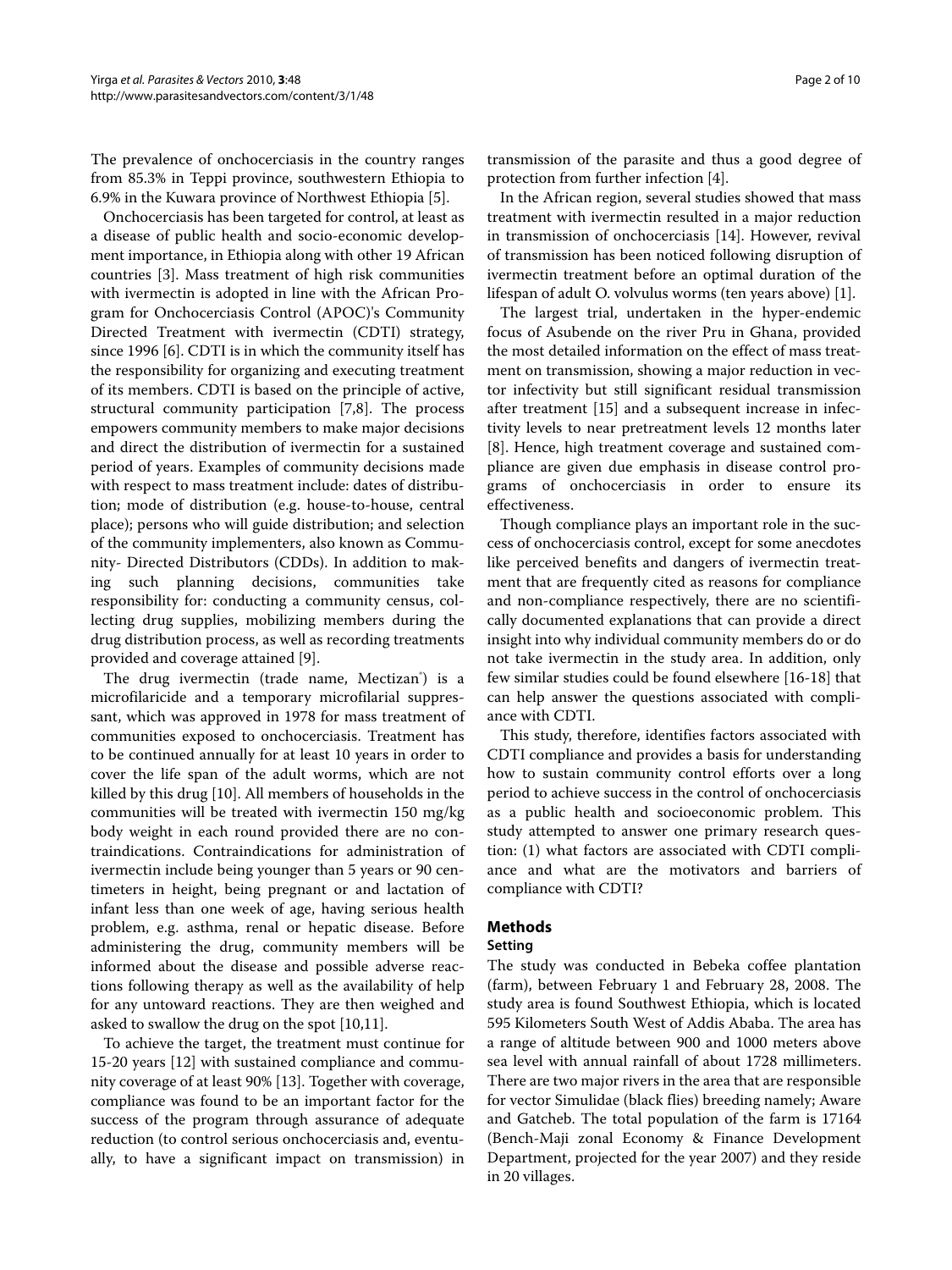As part of the control program, annual mass treatment has been started in the plantation since 2003 by World Health Organization (WHO)/APOC in partnership with Ethiopian Federal Ministry of Health, The Carter Centre, the local administration and the communities. Up to 2008 February, five treatment rounds have already taken place with CDTI strategy. Drug distribution is being carried out by CDDs under the supervision and technical assistance by health extension workers, nurses and health officers. Most of the villages have maintained complete and consistent annual treatment records using the APOC's treatment registration books. (Table 1)

#### **Design**

The study employed an unmatched case - control study design. Cases were, compliant i.e., those individuals who had been registered on the relevant treatment registers and had taken all the five annual doses of Ivermectin. Controls were, non-compliant, those individuals who had been recorded in the relevant treatment registers during the first treatment round (2003), and didn't take at least two doses of which one being in the last treatment round (2007). All individuals living in the study area and registered on the registration book since the first treatment round (i.e., 2003) are considered as source population for this study. Individuals exempted from treatment because of treatment ineligibility (i.e., under 5 years old or 90 cm tall; having serious health problem, e.g. asthma, pregnancy and lactation of infant less than one week of age) were excluded from the study. Those who are aged less than 15 years were excluded.

## **Sample size and sampling procedure**

During initial assessment, it was found that most of the villages (14 out of 20) have maintained complete and consistent annual treatment records using the APOC's treatment registration books. Five villages were selected randomly among the 14 villages included in the study. In the selected villages, there were 5014 individuals of which 2287 were found to be registered since 2003 for annual

mass treatment. From the treatment registration books of the selected villages, all individuals who were eligible (1351) for the study were stratified into controls and cases. Meanwhile, cases and controls were listed separately on two different sampling frames to the size of 477 cases and 874 controls. After excluding those individuals who permanently left the area or died after the last treatment round from the list, a table of computer-generated random numbers was used to select the final cases ( $n =$ 228) and controls  $(n = 228)$  using simple random sampling.

The sample size was calculated using Epi-Info version 3.4.1 statistical software (Statcalc) by considering the following parameters: 95%CI, 80% power and 1; 1 ratio for controls and cases. By taking a significant risk factor from a Uganda study [\[16](#page-9-15)] i.e., 'perceived risk of having onchocerciasis with magnitude of 76% & 91% in noncompliers & compliers, respectively, the sample size required were 108 cases and108 controls. We also assumed a design effect of two and by adding 10% for non-responses in both groups; the total sample size was 456 (228 cases and 228 controls).

The selected cases and controls were then traced back in the community using their address and with the help of village leaders and CDDs. If the prospective interviewee was not present during the visit and could not be found even after three visits, he or she was considered a nonresponder.

In-depth interviews using a semi-structured interview guide were conducted with eight key informants that were selected based on their affiliation with CDTI and the community, from health workers, community representatives and CDDs. The interview was conducted by a person who was trained and who had sufficient information about the program and the area.

#### **Measurements**

The structured questionnaire, which was developed after an intensive literature review on the subject, was translated into Amharic and pre-tested on areas not included

**Table 1: Population and Annual ivermectin Treatment Coverage of the Study Villages, Bebeka coffee plantation, Southwest Ethiopia, February 2008**

| Village name | Total no of population in the village | Individuals in the study | Annual ivermectin community treatment coverage |      |      |      |      |
|--------------|---------------------------------------|--------------------------|------------------------------------------------|------|------|------|------|
|              |                                       |                          | 2003                                           | 2004 | 2005 | 2006 | 2007 |
| Gatcheb      | 1179                                  | 94                       | 66%                                            | 56%  | 51%  | 62%  | 75%  |
| Awarie       | 350                                   | 47                       | 70%                                            | 34%  | 64%  | 81%  | 87%  |
| Hamsa-sidist | 1113                                  | 79                       | 63%                                            | 58%  | 72%  | 61%  | 68%  |
| Nib-erbata   | 688                                   | 91                       | 69%                                            | 62%  | 85%  | 77%  | 72%  |
| Olme Gojeb   | 1684                                  | 145                      | 52%                                            | 57%  | 61%  | 56%  | 63%  |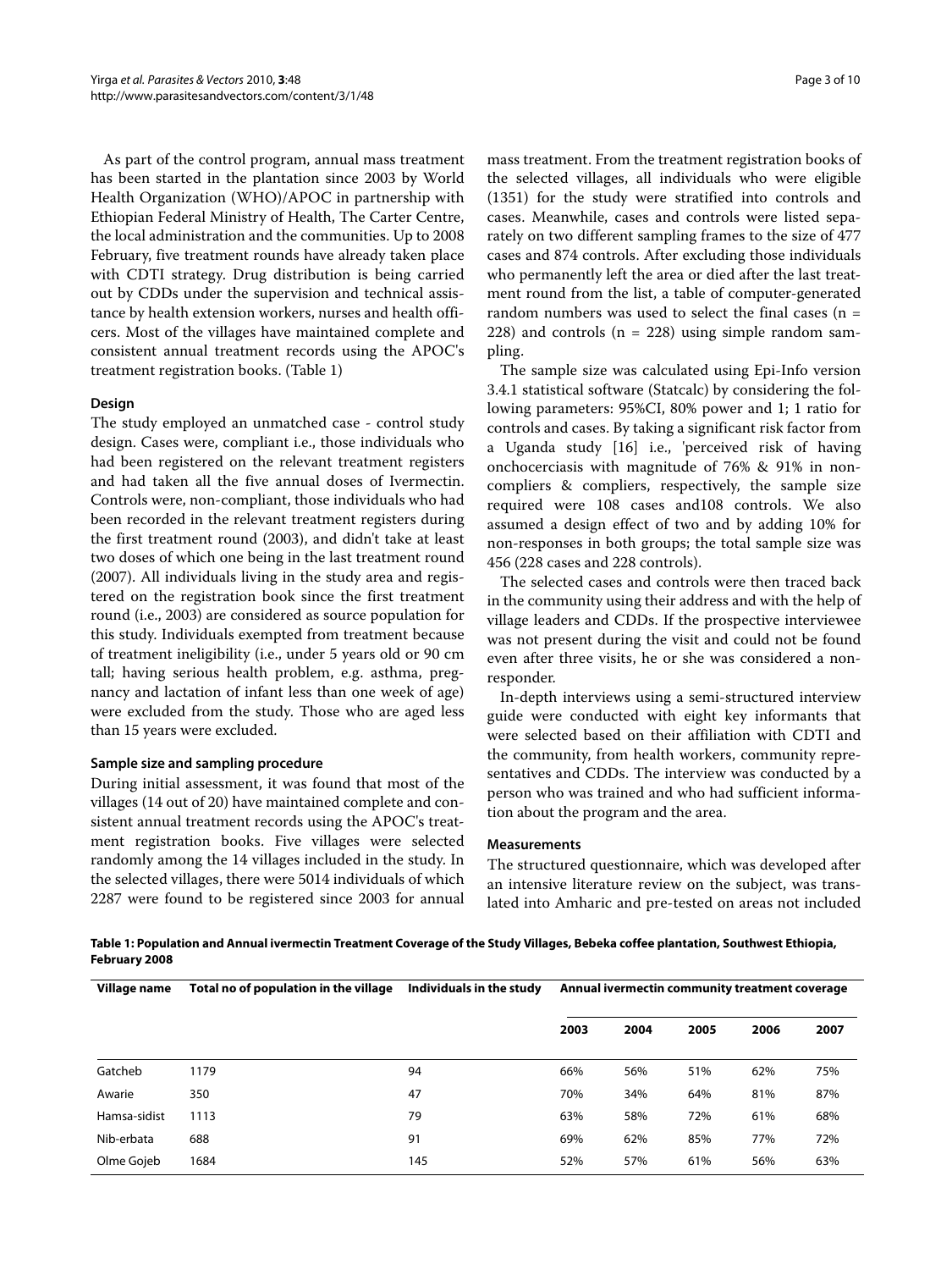in the study. Compliance to ivermectin is defined as the extent to which individual members of the communities take ivermectin at each annual distribution since the inception of CDTI in the village. The definition is based on the number of dose(s) missed in specified treatment rounds, as reviewed from the treatment registration books. An individual was identified as compliant if he or she was registered on the registration book since the first treatment round (i.e., 2003), and took all five doses. On the other hand, an individual was identified as non-compliant if he or she was registered on the registration book since the first treatment round and had missed at least two of the five doses of ivermectin of which one nontreatment being in the last treatment round.

Data were collected by a pre-tested questionnaire, which was adopted, from different studies. A wide range of independent variables was utilized. Socio-demographic characteristics included: age categorized into two groups ( $\leq$ 35, and  $>$ 35), sex, average monthly family income, education divided into three categories (no formal education, primary or less school, secondary and above), religion, marital status divided into two categories (married and currently not in marriage), employment status, duration of stay in the plantation  $\left($  <10 years and≥10 years). Knowledge about onchocerciasis was measured with 11 questions emphasizing cause, transmission and prevention which assessed the knowledge of the individuals. Knowledge was scored by giving 0 for incorrect answers and 1 for correct answers. Perceived risk of onchocerciasis was measured with 3 questions. Each of the questions required a response on a four point scale (very high to very low). Perceived benefits of ivermectin are defined as the respondents' perception regarding the benefits of ivermectin. Respondents were said to have good/right perception if they mentioned that "ivermectin prevents onchocerciasis with or without mentioning expelling intestinal worms." Other responses were judged as wrong perception on the benefit of the drug. Attitude towards ivermectin was measured with 8 questions. An example of one such question is "ivermectin will eliminate the parasite causing onchocerciasis from the body". Response categories ranged from 1 to 4, for strongly disagree to strongly agree. Participation in community meetings to select CDD, perceived performance of community drug distributors and best method of dose determination were measured each by one question.

Potential factors associated with compliance were grouped into the socio-demographic characteristics such as age, gender, level of education and occupation, participant's behavioral factors such as knowledge, belief and attitudes towards the treatment, the disease, and the service, service related factors and social factors.

A semi-structured open-ended interview guide was used for the key informant interviews. The guide included questions which assessed the CDTI program, knowledge and beliefs related to CDTI compliance. On average each interview took one hour.

#### **Data Analysis**

Data were coded and encoded using SPSS version 12.0.1 software. Also, data were cleaned and checked for outliers, inconsistencies and missing values. Knowledge was scored by giving zero (0) to incorrect answers and 1 for correct answers. Binary logistic analysis was used to compare socio-demographic characteristics. Odds ratio and 95% confidence interval (CI) were used to measure the strength of association between the potential factors and the outcome, i.e. compliance with CDTI. Variables that were significant at a level of P < 0.10 were considered for inclusion in multivariate models. Covariates were retained if they were significant at the 5% level. Finally, stepwise logistic regression with both forward likelihood methods were used to control possible confounders and to identify independent factors associated with CDTI compliance. The findings were consistent in both forward and backward likelihood methods.

All tape-recorded interviews were transcribed verbatim. The transcribed text from each informant was translated from Amharic to English. The data were transcribed and analyzed manually, in line with the objectives of the study. The translated text document of the note and the transcribed information were coded. Reading and coding were initiated while the data were being collected. The texts were read repeatedly to identify major themes. Finally an overall interpretation was done, about how thematic areas related to one another, explaining how the various concepts relate one another. These data were compared with the quantitative data, and some quotes from the qualitative data were integrated and presented in parallel with the quantitative information to elaborate the insights of the participants.

#### **Ethical Considerations**

Ethical clearance was obtained from Jimma University ethical clearance committee of the faculty of public health. Permission was sought from Bebeka coffee plantation administration and the plantation's labor union. An informed verbal consent was obtained from every eligible individual before inclusion into the study by explaining the objective of the research. Privacy and confidentiality were ensured.

After the interview, data collectors provided important information regarding onchocerciasis mainly focusing on misperceptions and knowledge deficits observed during the interview with the respondents.

## **Results**

From the total of 456 individuals selected for administration of the survey questionnaire, 450 were contacted and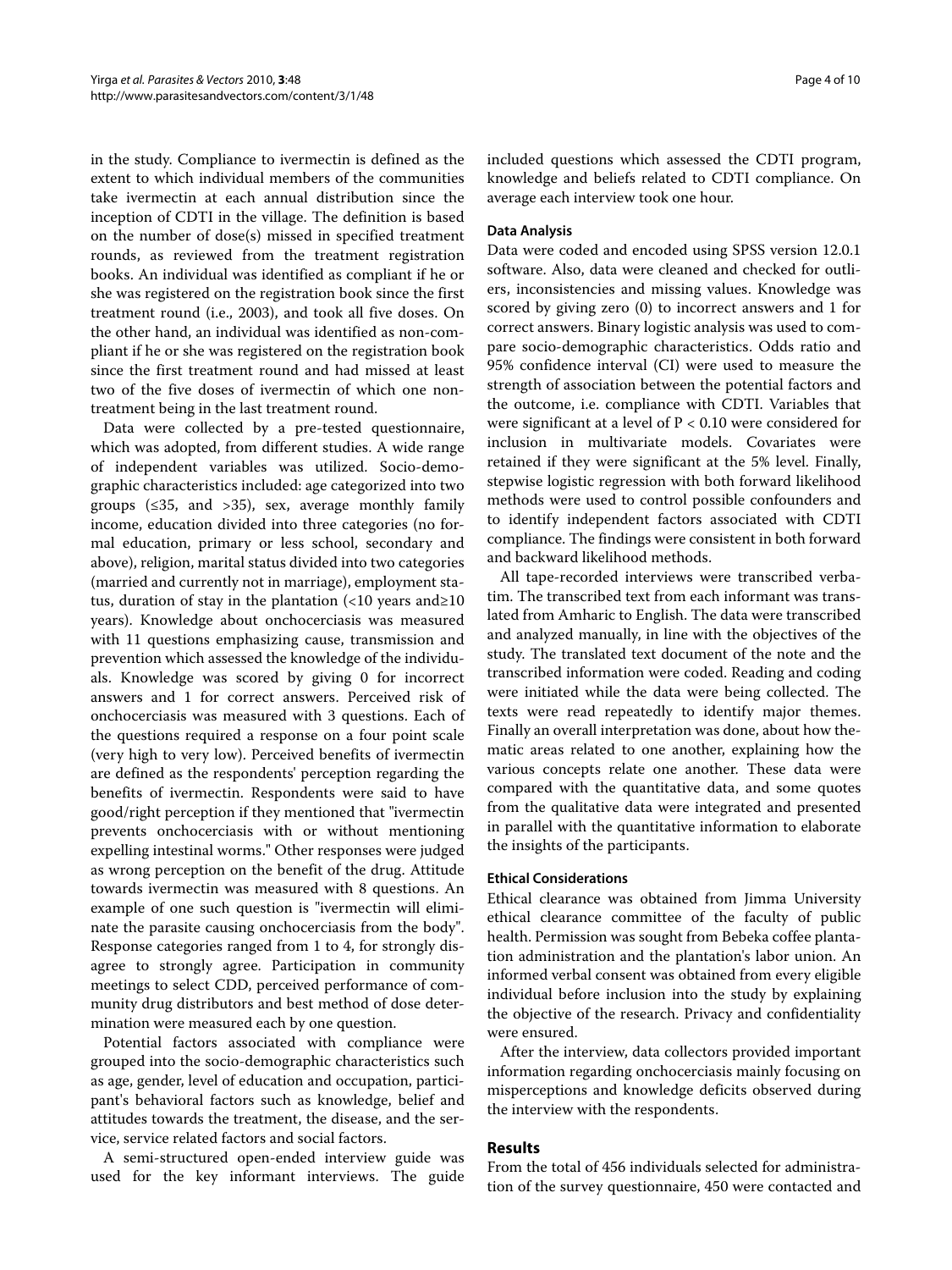completed the study. While two individuals refused to participate in the study, the remaining four were not available at home after repeated attempts, yielding a response rate of 98.7%.

Eight key informants were interviewed, two health workers, two community representatives and four community drug distributors (of whom two had dual responsibility as CDD and community leader). All were male, age above twenty five and except one all have lived in the area for more than twenty years. Only one health worker, age twenty six, has reported to have been living in the area for six years.

#### **Socio-demographic characteristics**

Out of the 450 study participants, i.e., 225 cases and 225 controls, the majority (62.7%) of the cases and 72.9% of the controls were under 35 years of age and 56.9%of the cases and 52.0% of the controls were male in sex category as shown in Table 2. Both study groups i.e., cases and controls, were found to be similar in all but their age and employment status in that most of the controls (72.9%) were under 35 years of age showing a statistically significant difference from that of the cases ( $p = 0.03$ ) and significantly higher proportion of cases (71.1%) were employed when compared to the controls  $(p = 0.01)$ .

## **Bivariate analysis**

As depicted in Table 3 the bivariate analysis of this study revealed nine variables to be associated with compliance to community directed ivermectin treatment. Among the socio-demographic facts, respondents' age and their employment status showed significant association with the dependent variable.

## **Multivariate analysis**

A fully adjusted logistic regression model was developed that included nine exposure variables. As a result five independent predictors of compliance to CDTI were identified; employment, high risk-perception, family support, perceived performance of CDDs as good and believing the best method of one's dose determination is measuring height. As to the employment status, employed individuals were more likely to comply with ivermectin treatment when compared to unemployed individuals  $[AOR = 1.68, 05\% \text{ CI } 1.11-2.61]$  and those individuals who assumed themselves at high risk of getting onchocerciasis were almost twice as likely to comply with the treatment than individuals who have low or no risk perception [OR = 1.98, 95% CI 1.32-2.95] as shown in Table 4.

Family support was another independent factor associated with compliance in this study with individuals perceiving that their families are supportive to take the treatment were 1.86 times more likely to comply with the

treatment than those who do not perceive their families as supportive[AOR = 1.86, 95% CI 1.22-2.84].

Likewise, perceiving that the CDDs were doing their work well or very well was also identified as an independent factor associated with compliance. Individuals who perceived CDDs as doing their work well or very well are 2.84 times more likely to comply with the treatment than individuals who perceived CDD's performance as poor and very poor  $[AOR = 2.84, 95\% \text{ CI } 1.50-5.37]$ . Similarly the qualitative result of our study indicated poor performance of CDDs. A 45-year old community leader said "... the ability of drug distributors is under question mark. First, I don't think they have enough training on the disease and the treatments they are giving. They do not have better information than the community itself. This has been observed during the distribution times. The community members believed that they (CDDs) have sufficient knowledge and they usually ask different questions, and drug distributors sometimes give wrong or irrelevant answers. As a result, either they (the community members) will be misled or may lose confidence on the distributor (CDD)".

Finally, the strongest variable associated with compliance in this study was found to be the method of ivermectin dose determination. As shown in Table 3, individuals who perceived that measuring height is the best way of one's dose determination were 6.37 times more likely to comply with the treatment than individuals who perceived that measuring height is not the best way of one's dose determination [AOR = 6.37, 95% CI 2.10-19.29]. In our qualitative result most of the informants indicated that they were usually asked by community members about the correctness of measuring height to determine one's dosage.

A CDD, while explaining the issue said that:

".. I remember, individuals (members of the village) usually ask the correctness of measuring height for dose determination. We (drug distributors) always tell them that the method is approved and recommended by the health service. But there are some incidents in which I myself was puzzled. By measuring height, we sometimes give equal dose of the drug for people who are widely different in age and weight. I remember, for example, a mother that asked why she and her daughter are given equal number of tablets. Of course though they were equal in height, the mother was too fat and apparently older in age when compared to her very young and slender daughter. Both have taken three tablets. I don't think it (the drug) will work for the mother. In my opinion, it is not logical that people with different weight and age should take equal doses. The dosage might be different if weight was considered instead of height. I'm not still convinced about the accuracy of measuring height for dose determination."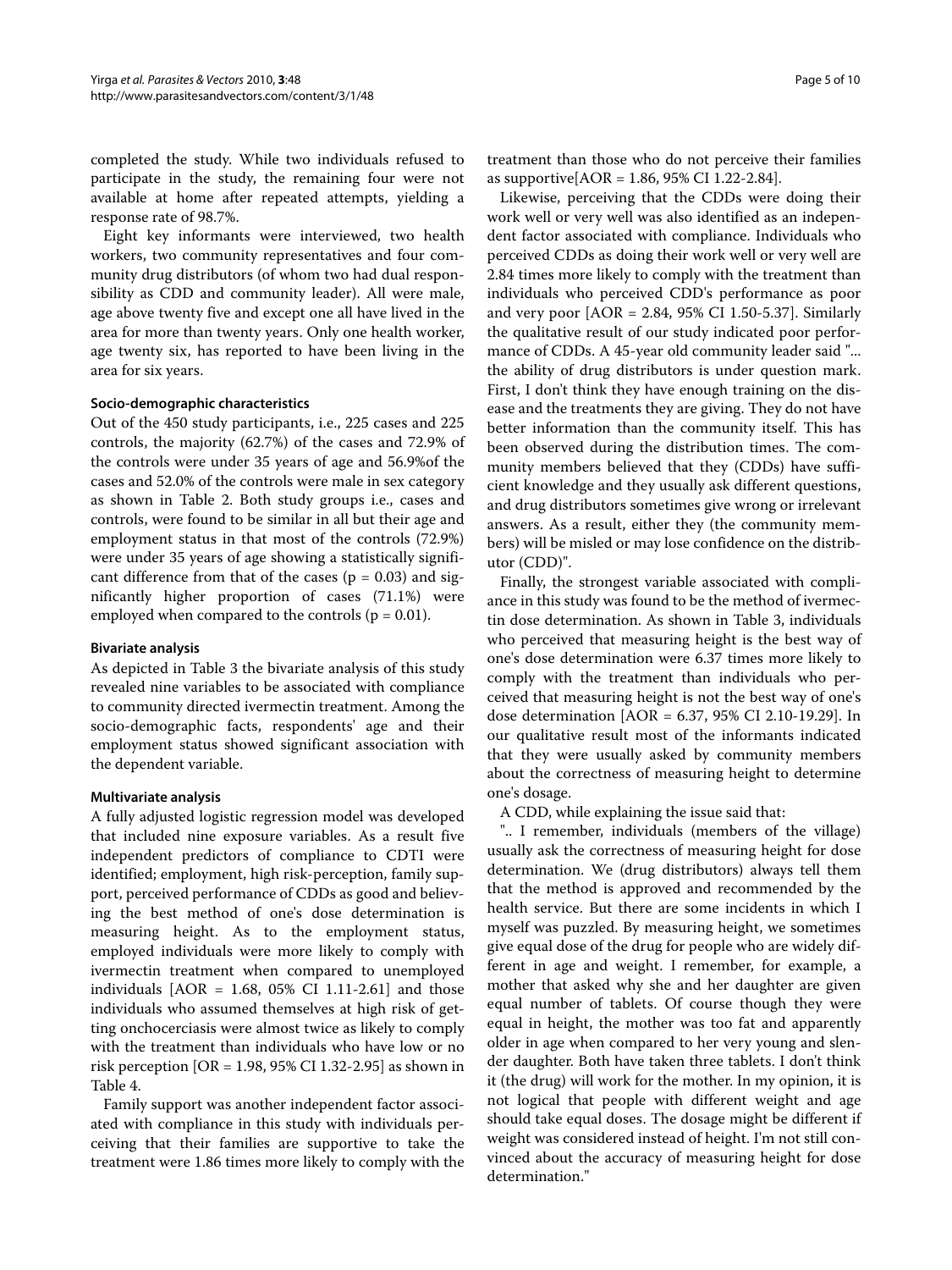| Variable                                         | Case Number (%) | <b>Control Number (%)</b> | p-value |
|--------------------------------------------------|-----------------|---------------------------|---------|
| Age in years (Mean, SD, 31.4, 11.6)              | (32.7, 11.6)    | (30.1, 12.1)              | $0.03*$ |
| $\leq$ 35                                        | 141 (62.7)      | 164 (72.9)                |         |
| $>35$                                            | 84 (37.3)       | 61(27.1)                  |         |
| Sex                                              |                 |                           | 0.35    |
| Male                                             | 128(56.9)       | 117 (52.0)                |         |
| Female                                           | 97 (43.1)       | 108 (48.0)                |         |
| <b>Current marital status</b>                    |                 |                           | 0.27    |
| Married                                          | 154 (68.4)      | 143(63.6)                 |         |
| Currently not in marriage                        | 71 (31.6)       | 82(36.4)                  |         |
| <b>Highest grade completed</b>                   |                 |                           |         |
| No formal education                              | 66 (29.3)       | 67 (29.8)                 | 0.77    |
| Primary education                                | 91 (40.4)       | 84 (37.3)                 | 0.47    |
| Secondary and post secondary                     | 68 (30.2)       | 74 (32.9)                 |         |
| <b>Employment status</b>                         |                 |                           | $0.01*$ |
| Not-employed                                     | 65 (28.9)       | 90 (40.0)                 |         |
| Employed                                         | 160(71.1)       | 135 (60.0)                |         |
| Religion                                         |                 |                           | 0.46    |
| Christians                                       | 211 (93.8)      | 207 (92.0)                |         |
| Muslims                                          | 14(6.2)         | 18(8.0)                   |         |
| <b>Ethnicity</b>                                 |                 |                           | 0.55    |
| Endogenous ethnic groups                         | 40 (17.8)       | 45(20.0)                  |         |
| Non endogenous ethnic groups                     | 185 (82.2)      | 180 (80.0)                |         |
| Duration of stay in Bebeka (Mean, SD, 20.4, 6.5) | (20.6, 6.8)     | (20.2, 6.2)               | 0.63    |
| $<$ 10 years                                     | 16(7.1)         | 14(6.2)                   |         |
| $\geq$ 10 years                                  | 209 (92.9)      | 211 (93.8)                |         |
| Monthly average family income(Ethiopian Birr)    |                 |                           | 0.80    |
| 500 and less                                     | 186 (82.7)      | 188 (83.6)                |         |
| 501 and above                                    | 39 (17.3)       | 37 (16.4)                 |         |

|  | Table 2: Socio-demographic characteristics of cases and controls in Bebeka Coffee Plantation, Southwest Ethiopia, February 2008 |  |
|--|---------------------------------------------------------------------------------------------------------------------------------|--|
|--|---------------------------------------------------------------------------------------------------------------------------------|--|

\*Statistically significant at p-value <0.05, SD = Standard Deviation, 1\$ = 9.7 birr

With regard to the CDTI program, the experiences of the key informants concerning the communities' participation in community meetings that were (if any) intended to collectively select CDDs and determine date of the drug distribution. Accordingly, most of the key informants said that there were no special meetings in the communities on these issues but selection of the most of the CDDs was performed by the health service. One community representative, when explaining his experience about the selection process, he said that;

"... *individuals who were working in polio vaccination campaign were assigned by the health center workers to distribute the drugs; I don't remember special community meeting that was conducted to select these people"*.

Another key informant (health worker), said that;

"...*some communities have conducted meetings to select community drug distributors, but in some communities especially replacements of new CDDs by those who stopped up working as CDD was carried out by the health center and the near by health stations based on their willingness, ability to read and write \and prior participation in other health activities."*

Regarding the date of drug distribution, all of the key informants similarly said that the distribution time was not decided by the community. The annual distribution activity takes place in almost similar times of the years, April or May, as the drugs are sent to the area from Zonal health department.

The key informants think that CDDs are performing well. However, the performance of CDDs is not with out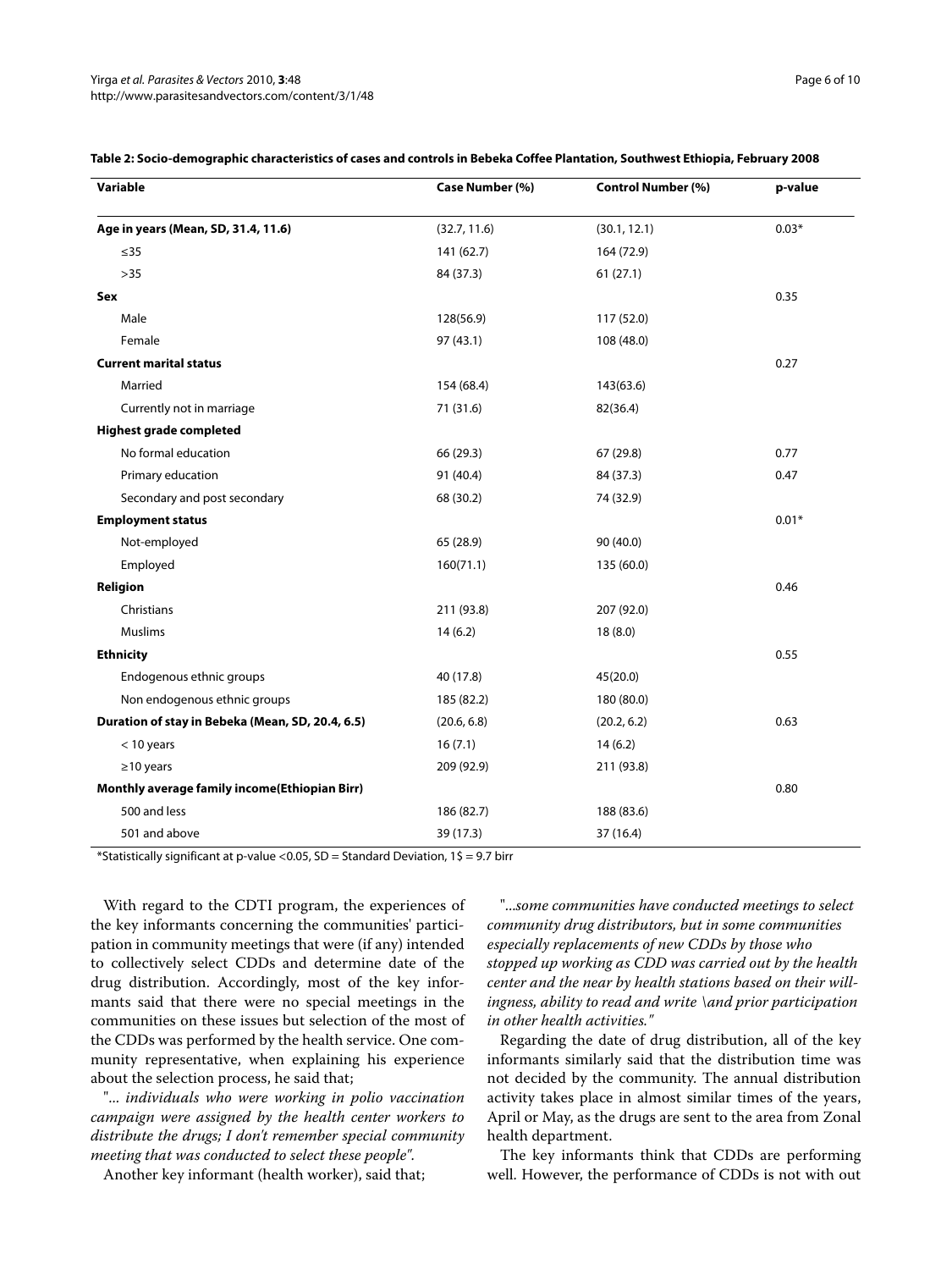#### **Table 3: Variables associated with compliance in bivariate analysis, in Bebeka coffee plantation, Southwest Ethiopia, February 2008**

| Variable                                                                    | Case No (%) | Control No (%) | <b>COR (95% CI)</b> | p-value |
|-----------------------------------------------------------------------------|-------------|----------------|---------------------|---------|
| <b>Employment status</b>                                                    |             |                |                     |         |
| Not-employed                                                                | 65 (28.9)   | 90 (40.0)      | 1.0                 | 0.01    |
| Employed                                                                    | 160(71.1)   | 135 (60.0)     | $1.64(1.11-2.43)$   |         |
| Age                                                                         |             |                |                     |         |
| 35 and lower                                                                | 141 (62.7)  | 164 (72.9)     | 1.0                 | 0.03    |
| 36 and above                                                                | 84 (37.3)   | 61(27.1)       | $1.60(1.07 - 2.39)$ |         |
| Perceived risk of having the disease                                        |             |                |                     |         |
| High                                                                        | 124 (55.1)  | 90 (40.0)      | 1.84 (1.27-2.68)    | < 0.001 |
| Low                                                                         | 101 (44.9)  | 135 (60.0)     | 1.0                 |         |
| Family supports your intake of ivermectin                                   |             |                |                     |         |
| Yes                                                                         | 154 (68.4)  | 124 (55.1)     | 1.77 (1.20-2.60)    | < 0.001 |
| Not accounted                                                               | 71 (31.6)   | 101 (44.9)     | 1.0                 |         |
| Attitude towards the drug                                                   |             |                |                     |         |
| Favorable attitude                                                          | 140 (64.2)  | 100 (44.4)     | 2.06 (1.41-3.00)    | < 0.001 |
| Unfavorable attitude                                                        | 85 (37.8)   | 125 (55.6)     | 1.0                 |         |
| Knowledge about community directed treatment<br>with ivermectin             |             |                |                     |         |
| Knowledgeable                                                               | 88(39.1)    | 68 (30.2)      | 1.48 (1.01-2.19)    | 0.04    |
| Not knowledgeable                                                           | 137 (60.8)  | 157 (69.8)     | 1.0                 |         |
| Participated in community meetings to select<br>community drug distributors |             |                |                     |         |
| Yes                                                                         | 73 (32.4)   | 51(22.7)       | 1.63 (1.07-2.48)    | 0.02    |
| No                                                                          | 152(67.6)   | 174 (77.3)     | 1.0                 |         |
| Perceived performance of community drug<br>distributors as                  |             |                |                     |         |
| Well and very well                                                          | 209 (92.9)  | 178 (79.1)     | 3.45 (1.89-6.23)    | < 0.001 |
| Poor and very poor                                                          | 16(7.1)     | 47 (20.9)      | 1.0                 |         |
| Measuring height is the best way of dose<br>determination                   |             |                |                     |         |
| Yes                                                                         | 221 (98.2)  | 194 (87.4)     | 7.97 (2.75-23.14)   | < 0.001 |
| No                                                                          | 4(1.8)      | 28 (12.6)      | 1.0                 |         |

COR = Crude Odds Ration, CI = Confidence Interval

question, the forty five years old community representative, when explaining about the CDDs performance said that;

"... *the ability of drug distributors is under question mark. First, I don't think that they have got enough training on the disease and the treatments they are giving. They do not have better information than the community itself. This has been observed during the distribution times. As the community members believe that they (CDDs) have sufficient knowledge, they usually ask different questions and drug distributors sometimes give wrong or irrelevant* *answers. As a result either they will be misled or may lose confidence on the distributor (CDD)"*.

On the number of days the distribution runs at each treatment round, the participants, especially the CDDs and the health workers, responded with wide variation. But as most of the key informants report, the distribution of ivermectin in the area runs for about a two week period. However health facilities continue to provide the treatment for about a month.

On the other hand, the opinions of the key informants on the factors that help individuals to comply with the treatment and reasons for non compliance were asked.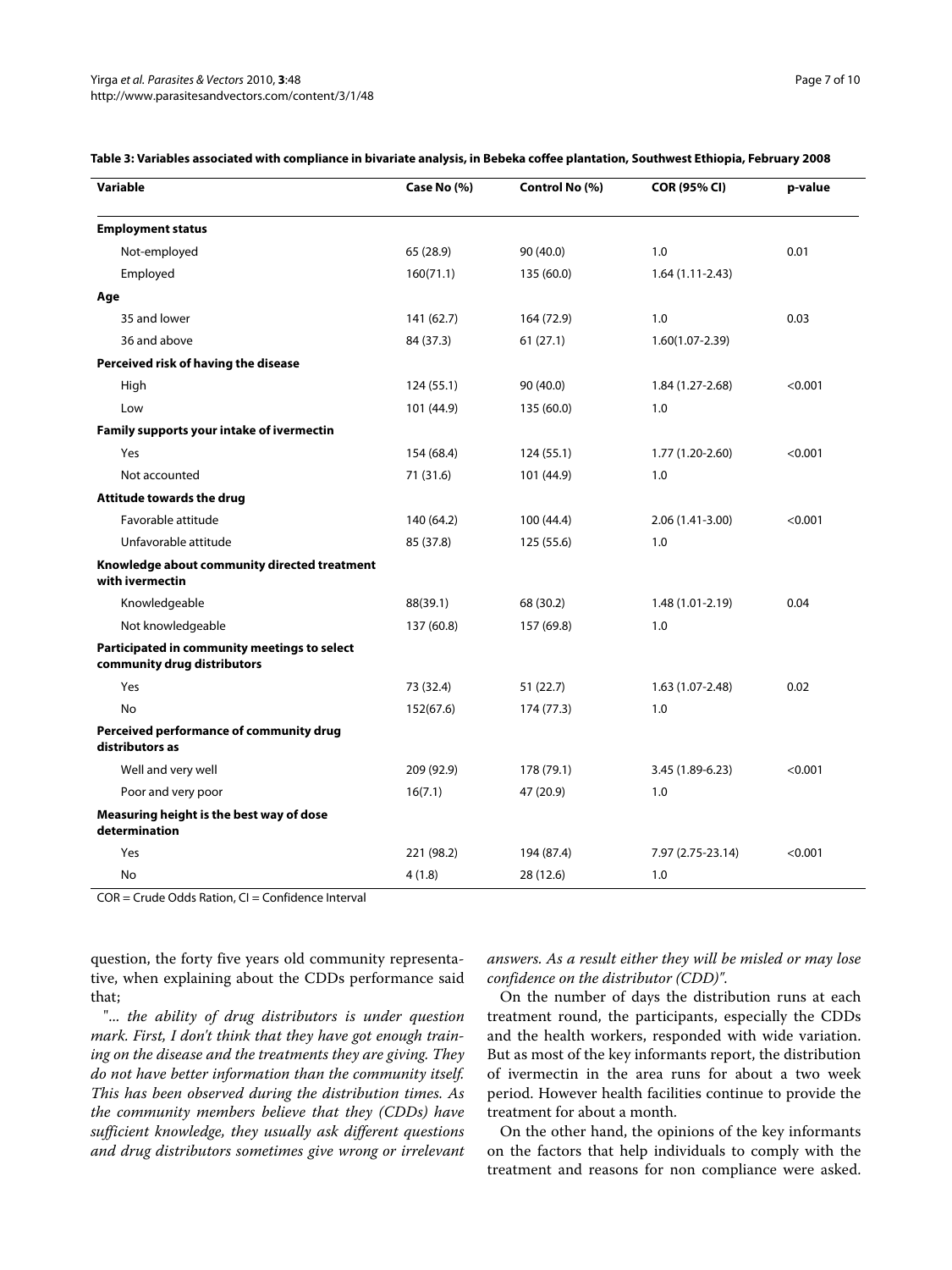| <b>Variables</b>                                          | Case No (%) | Control No (%) | <b>COR (95% CI)</b> | AOR* (95% CI)     | P-value |
|-----------------------------------------------------------|-------------|----------------|---------------------|-------------------|---------|
| <b>Employment status</b>                                  |             |                |                     |                   | < 0.01  |
| Not-employed                                              | 65 (28.9)   | 90 (40.0)      | 1.0                 | 1.0               |         |
| Employed                                                  | 160(71.1)   | 135 (60.0)     | $1.64(1.11-2.43)$   | $1.68(1.11-2.61)$ |         |
| Perceived risk of having the disease                      |             |                |                     |                   | < 0.001 |
| High                                                      | 124(55.1)   | 90 (40.0)      | 1.84 (1.27-2.68)    | 1.98 (1.32-2.95)  |         |
| Low                                                       | 101 (44.9)  | 135 (60.0)     | 1.0                 | 1.0               |         |
| Family supports your intake of ivermectin                 |             |                |                     |                   |         |
| Yes                                                       | 154 (68.4)  | 124(55.1)      | 1.77 (1.20-2.60)    | 1.86 (1.22-2.84)  | < 0.001 |
| Not accounted                                             | 71 (31.6)   | 101 (44.9)     | 1.0                 | 1.0               |         |
| Perceived performance of community drug<br>distributors   |             |                |                     |                   | < 0.001 |
| Well and very well                                        | 209 (92.9)  | 178 (79.1)     | 3.45 (1.89-6.23)    | 2.84 (1.50-5.37)  |         |
| Poor and very poor                                        | 16(7.1)     | 47 (20.9)      | 1.0                 | 1.0               |         |
| Measuring height is the best way of dose<br>determination |             |                |                     |                   | < 0.001 |
| Yes                                                       | 221 (98.2)  | 194 (87.4)     | 7.97 (2.75-23.14)   | 6.37 (2.10-19.29) |         |
| No                                                        | 4(1.8)      | 28 (12.6)      | 1.0                 | 1.0               |         |

**Table 4: Independent predictors of compliance with Community Directed Treatment with Ivermectin, Bebeka coffee plantation, Southwest Ethiopia, 2008**

COR = Crud Odds Ratio, AOR = Adjusted Odds Ratio, CI = Confidence interval. \* Adjusted for variables indicated in table 2.

According to the opinions of most of the key informants, the drug's ability in expelling intestinal worms, the communities' good perception on the treatment were considered to be important factors that help individuals to continuously take the treatment in line with the recommendations of the control program. As to the reasons for non-compliance, being absent during the treatment time, fear of side effects and lack of awareness both to the disease and the treatment were commonly cited by the key informants as a possible reasons.

#### **Discussion**

This study has tried to identify factors that are associated with compliance to annual doses of ivermectin in the community directed treatment program of the Bebeka coffee plantation. Though few similar studies had been conducted in other African Program for Onchocerciasis Control (APOC) member African countries, it is the first in Ethiopia.

In the adjusted regression model, five variables were shown to be independently associated with compliance. These five predictors can be classified in three categories as; individuals' factors, social factors and program-related factors.

Among the socio-demographic variables, employment status was positively associated with compliance. This can be explained by the extent of mobility unemployed individuals show in the area. Particular to the study setting, it is customary that many of the unemployed individuals move to areas where casual business opportunities are available, like a gold mining area, located 60 km south of the farm, which attracts a lot of people from different parts of the country. The other possible explanation for association between non-compliance and unemployment can be associated with the reaction of students (in this case unemployed) with the treatment acceptance. However one can not exclude spurious association due to significant baseline difference between case and controls on employment status. Interestingly our qualitative analysis also showed that many students refuse to take the treatment in fear of side effects that could avert them from going to school as the drug's side effect may last up to one week. Moreover, a shorter period of ivermectin distribution that lasts for about two weeks in most communities possibly increases the likelihood of missing these highly mobile segments of the population, thus contributing to non-compliance.

The other factor positively associated with compliance in this study was high risk perception to the infection of onchocerciasis, which is consistent with another study [[16\]](#page-9-15). It is a well-established fact that the likelihood of an action like treatment intake would increase if the perceived threat of the disease is high [[19](#page-9-17)]. On the other hand, qualitative results of this study have shown that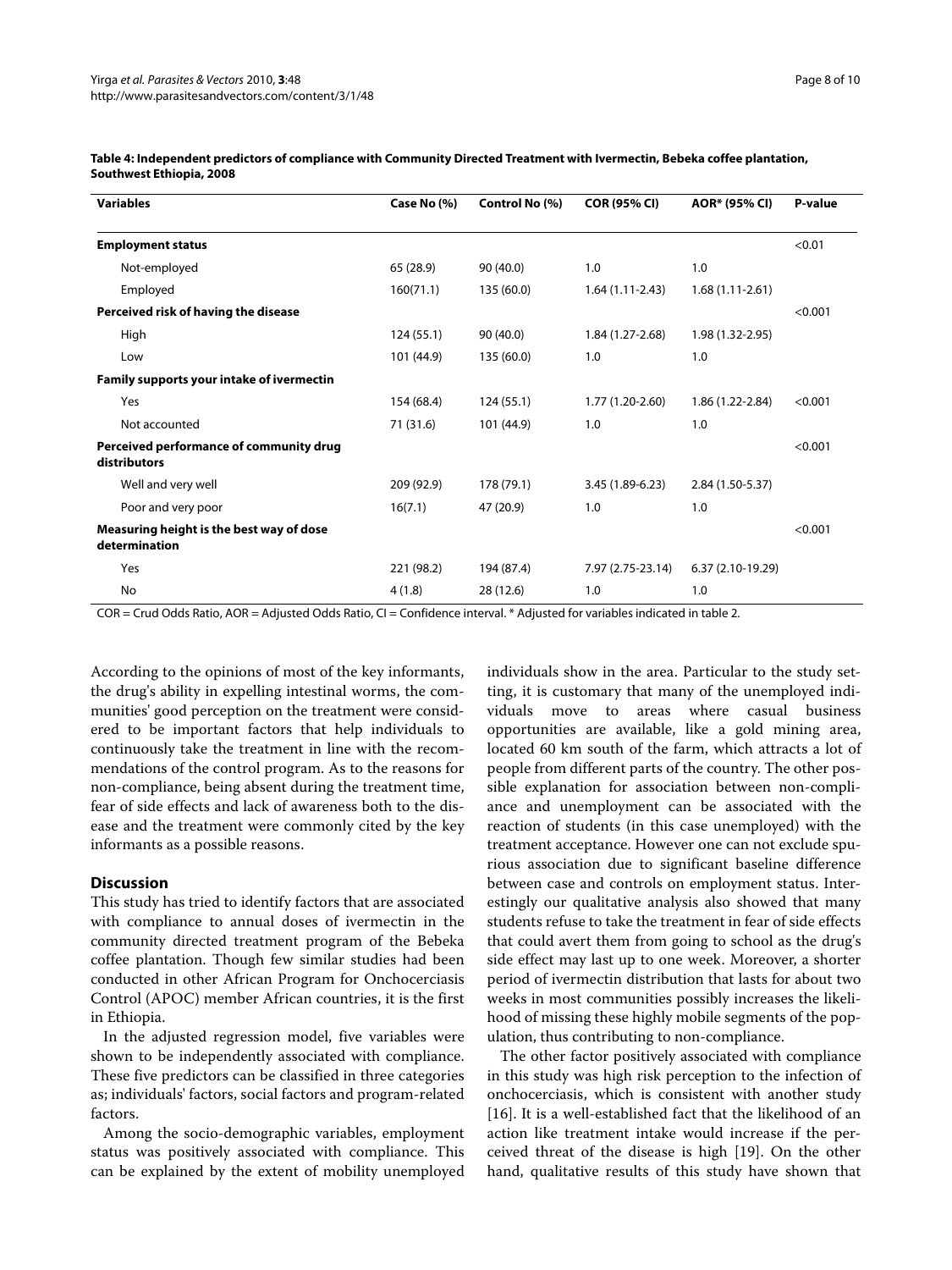health education activities in the area were very weak that otherwise could provide epidemiological information that could have probably raised perceived risk of individuals to the disease.

Family members are indicated to be the primary component of social support network [\[20](#page-9-18)[,21](#page-9-19)] where social support is an interpersonal process that involves exchange of information. Information as a means to an end consists of facts, advice, words of reassurance [\[22](#page-9-20)], positive affirmation [[20](#page-9-18)-[22\]](#page-9-20), which affects individual behaviors and decisions including compliance to medication. Similarly support of family members to participate in treatment was also significantly associated with compliance in our study. This was consistent with other study conducted elsewhere in the region [\[16](#page-9-15)].

Our findings also showed that perceived good performance of CDDs by the population is associated with increased compliance. This result is similar to what other investigators have found out elsewhere [[16,](#page-9-15)[17\]](#page-9-21). It is a matter of fact that CDDs, to be able to carry out their tasks, need re-training [\[23](#page-9-22)]. This shows that their role as efficient drug distributor and community health educator is emphasized in the program. However, our qualitative study that included CDDs themselves revealed insufficient knowledge on the side of CDDs that might have resulted in hampered acceptability by the community. It was also clearly indicated that the community members had poor confidence and trust on CDDs having perceived their performance as incompetent. Some community members apparently cited lack of trust and confidence on the CDDs as reason for non compliance. Moreover, some of CDDs admitted low performances (de-motivation) related to the interruption of incentives that were provided at the beginning of the program. The incentives that included financial incentives, T-shirts and other necessary supplies are no longer supplied since the last two to three rounds as described by the CDDs.

The strongest factor associated with increased compliance in this study was found to be belief on the use of measuring height as a proper way to determine somebody's dose. This concurs with the results from Uganda [[16\]](#page-9-15). The authors attributed to the "belief in this population (particularly among non-compliers) that tall people are normally weak and therefore risk being overdosed if height instead of weight is used as a criterion for determining one's dose of ivermectin".

Similarly our qualitative data showed the communities' beliefs in that using height for dose determination makes different people with wide variation in weight receive equal doses of ivermectin they are taking, which may result in incorrect dosage. This can be an indication of the level of health education in the study area. Therefore it is important to strengthen health education activities in the project areas to dispel myths such as this.

The results of this study should be interpreted cautiously. First, the study was conducted among a plantation setting, which is structurally different from the traditional communities. This indicates that the results cannot necessarily be generalized to other non-plantational communities. The selection of cases and controls entirely depend on the CDTI register book which may result in misclassification bias. There were significant differences between cases and controls with respect to age and employment status. Although adjustment for these factors did not appreciably affect the association, we cannot rule out residual confounding. Finally we have not measured history of onchocerciasis which might influence compliance. With the aforementioned limitations in mind, we conclude that our findings have implications for interventions with onchocerciasis control program in the area and other similar setups.

## **Conclusion**

As programs to control onchocerciasis become more developed and have completed several annual ivermectin treatment rounds, it may become necessary to address the issue of non-compliance through innovative public health approaches. Designing interventions that reduce the number of non-compliant persons might make the difference between successful control of transmission of onchocerciasis, and mere control of the parasite. To that end; the distribution should last long enough, at each treatment round, in order to reach less compliers (eg. more mobile unemployed village members.), health education should focus on epidemiological information in order to increase risk perception and should target family members. In addition health education should also incorporate information regarding the use of measuring height as it is equally reliable with measuring weight in determination of ivermectin dose that somebody should take. Finally motivation and continual support to improve CDD's performance including training and incentives are crucial.

#### **Competing interests**

The authors declare that they have no competing interests.

#### **Authors' contributions**

DY conceived the study and analyzed and wrote the paper KD, KW, WK and MW involved in designing the survey and undertook preliminary analysis and involved in writing the paper. All contributed to the final report.

#### **Acknowledgements**

The study was funded by Jimma University, Ethiopia. The authors thank all the residents and participants of this study as well as the Bebeka coffee plantation, Bench-Maji Zone Health Office, Bench-Maji CDTI project office for their kind cooperation during data collection. The authors would also like to express deepest feeling to the department of Malaria and other vector born diseases control, FMOH and The Carter Center's national representative office for their encouragement and of information supply.